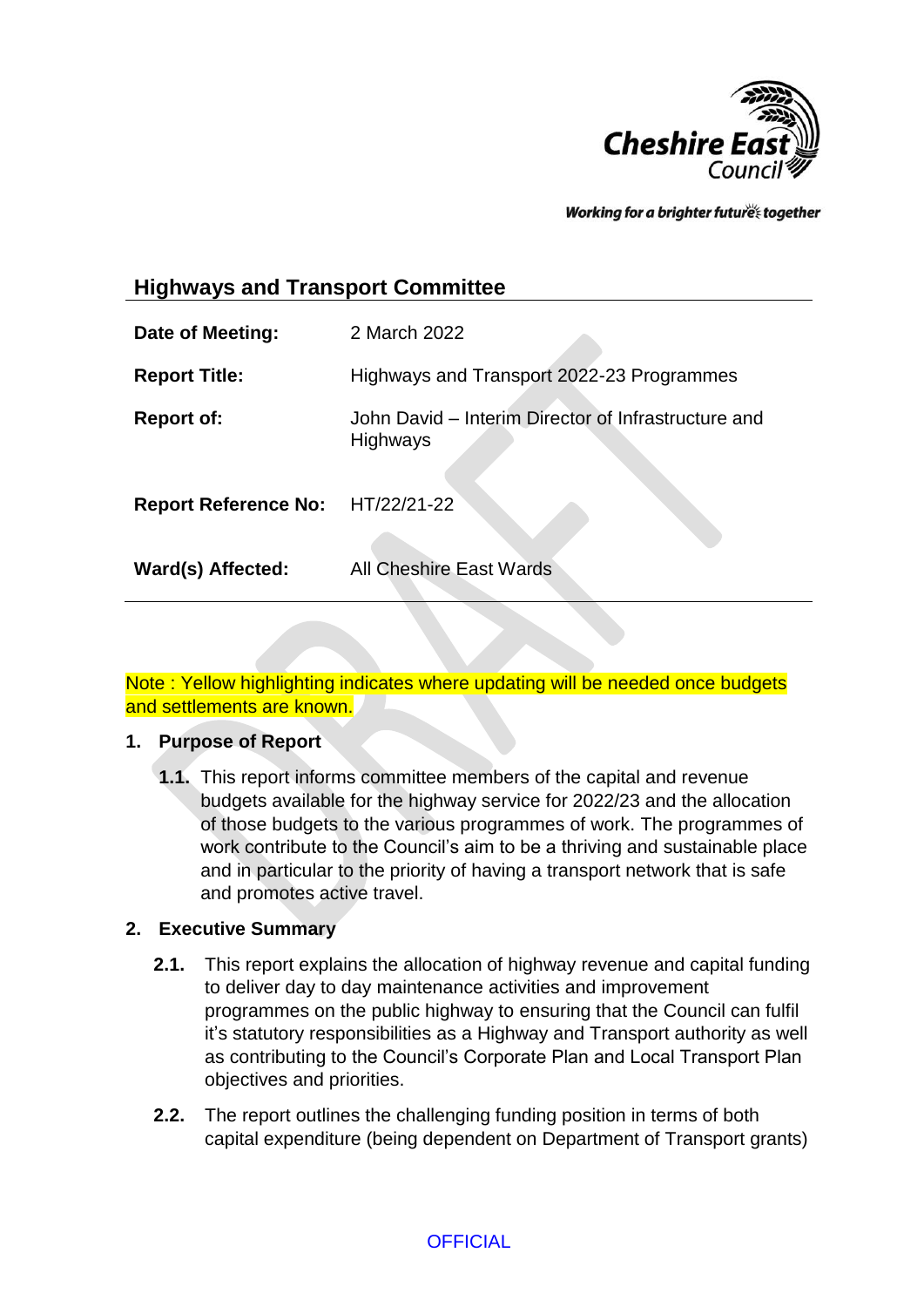and revenue expenditure (due to the Council's position in respect of its Medium Term Financial Strategy (MTFS)

- **2.3.** This report follows on from a previous report presented to the Highways and Transport committee on 16 November 2021. This demonstrated to members how budget allocations and programmes had been set for 2021-22 and invited the committee to comment. The feedback has been considered by the highways team as part of the business planning process and preparation of the detailed budget allocations and programme for 2022-23 presented in this report.
- **2.4.** Due to the responsive nature of the service to many variable outside factors, the budgets presented do not operate as fixed budgets, but are the basis on which the contractor's business plan has been set for the start of the financial year in April 2022. Future committee reports through the year will report on progress on the delivery of the programmes, including any emerging pressures due to network demands which might call for amendments of some programmes.
- **2.5.** Any comments members may have on these budget allocations are welcomed, and will be taken into account both during the year and in preparation for future years' budgets, whilst working within the overall available revenue budget envelope and whilst ensuring all statutory responsibilities as Highway Authority are being fulfilled.

### **3. Recommendations**

**3.1.** The Committee is recommended to note the apportionment of revenue and capital funding to the key elements of highway services shown in Tables 2 to 4 below and comment on the apportionment to the service programmes.

# **4. Reasons for Recommendations**

**4.1.** The budgets for the capital and revenue programmes represent the optimal apportionment between programmes to best achieve the Council's priorities, whilst fulfilling the Council's responsibilities as the Highway Authority as far as reasonably practicable within available budgets.

# **5. Other Options Considered**

**5.1.** In developing the final allocation of available budgets various funding allocation variations are considered across the highway assets as part of the business planning process, taking account of asset condition, risk and investment need,

# **6. Background**

**6.1. Policy Context - National**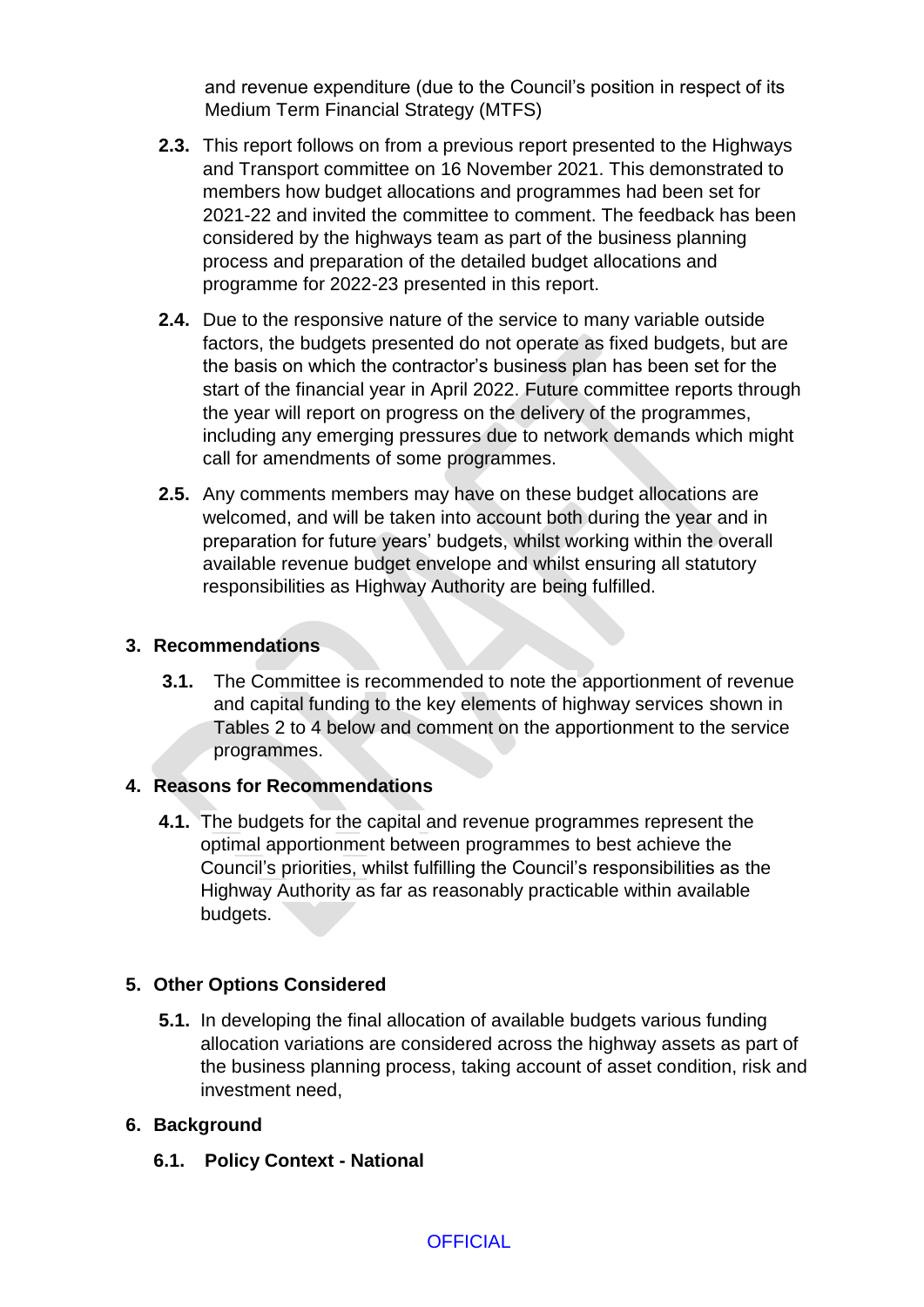- 6.1.1 The Council is a Local Highway and Transport Authority and in this context it has a number of statutory duties to perform that have an impact on the maintenance of the public highway and the provision of transport in the borough. These include:
	- Highways Act 1980 duty to maintain highway maintainable at public expense
	- Traffic Management 2004
	- New Roads and Streetworks Act 1991
	- Well Managed Highway Infrastructure Code of Practice
- 6.1.2 Highways are the Council's most valuable asset (current value £6.6bn), and the Council receives capital grants from central government to invest in structural maintenance of that asset. The value of this grant has diminished significantly in real terms in recent years and was reduced by 21% in 2021/22 from the previous year. in Cheshire East, resulting in a deteriorating highway condition. This is a common position across highway authorities nationally.
- 6.1.3 The national picture was highlighted by the Local Government Association's transport spokesperson in response to the overall reduction in capital funding allocated to councils for local road maintenance in 2021/22 by the Department for Transport of £400 million (22 per cent). This said that "Councils are working hard to keep our roads safe and resilient, repairing potholes as quickly as they can. However, it would already take £10 billion and more than a decade to clear the current local roads repair backlog"
- 6.1.4 It is important that in using the limited resources available that the duties contained in the Highways Act and Traffic Management Act, particularly in maintaining a safe network, are given priority.
- 6.1.5 Some of the Council's funding is obtained because of the incentive element of central government capital funding. This is awarded to local highway authorities who can demonstrate good practice in how they invest in the highway asset and provides high value for money in terms of asset life. The Council is in the highest category (Band 3) on this measure and receives the maximum incentive funding.

# **6.2. Policy Context - Local**

- 6.2.1 The Council's Highways and Transport programmes are developed to ensure that the Council's duties as a local highway authority are delivered and to contribute to the Corporate Plan outcomes and Local Transport Plan (LTP) objectives.
- 6.2.2 The Corporate Plan has a priority of providing a transport network that is safe and promotes active travel.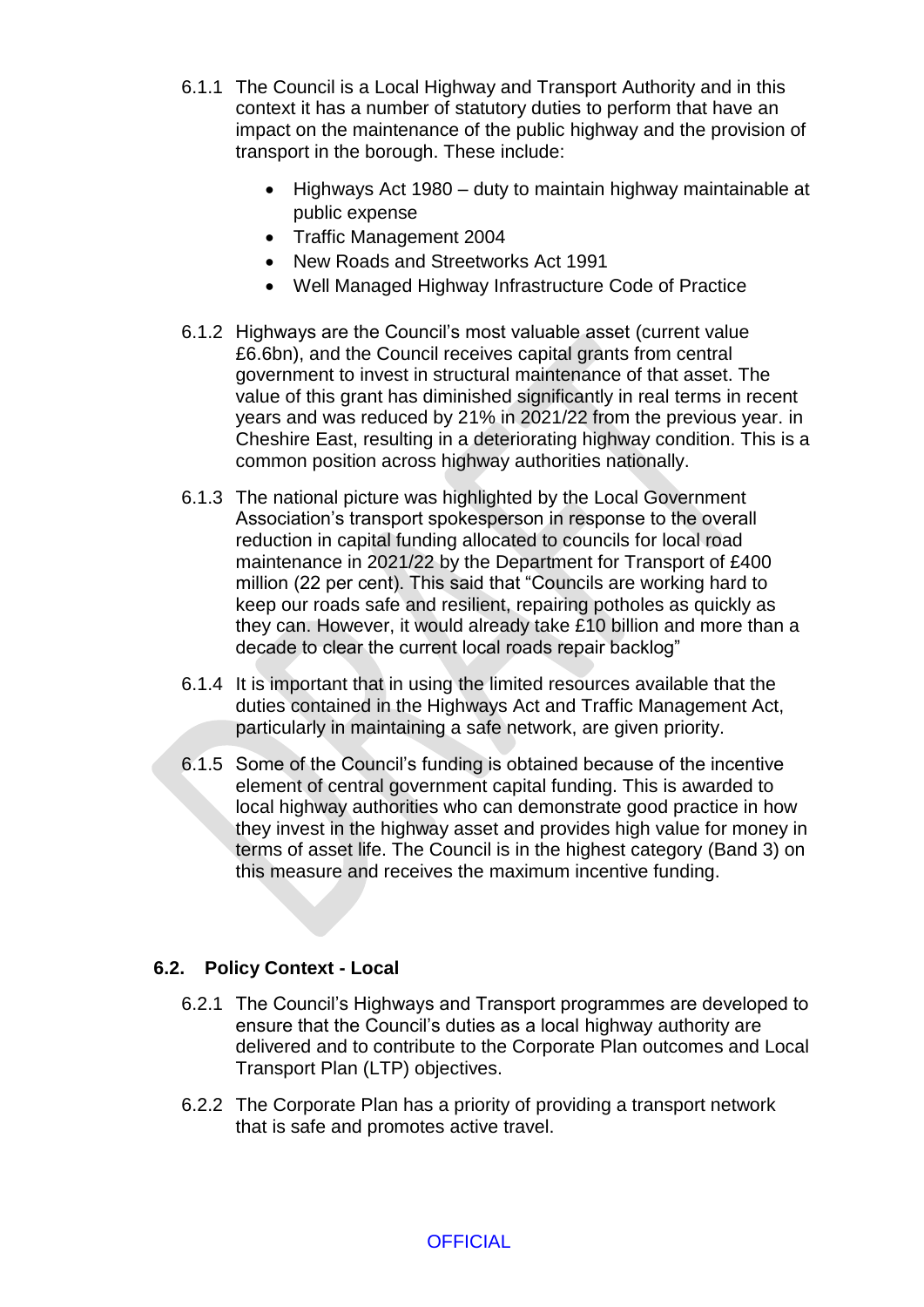- 6.2.3 The Council has a suite of highway policies that help to inform delivery of the highway service and prioritise how revenue and capital money is spent. A programme of reviews of these policies will come to this committee for consideration over forthcoming meetings.
- 6.2.4 The Council's Local Transport Plan 2019 2024 is used to demonstrate how government funding will be used to maintain the public highway network and meet local transport needs. DfT has indicated that updated national guidance on Local Transport Plans and associated funding will be published later this year; emphasising their role in contributing to the Government's decarbonisation strategy.
- 6.2.5 The Council's financial position as outlined in its Medium Term Financial Strategy (MTFS) means that the annual funding of important service budgets such as highways is very challenging.
- 6.2.6 A comparison of the highway service revenue budget from 2015-16 (£11.214m) to 2021-22 (£10.425m) shows a reduction in funding of £789k while inflation rose by 14%. If that inflation index had been applied to the 2015/16 figure, then the 2021/22 figure would be £12.784m, so the real terms cut since then is  $(E12.784-E10.425) =$ £2.359m, a cut of approximately 18%.

# **6.3. Available Revenue Budget for 2022/23**

- 6.3.1. Revenue funding is allocated from the Council's general fund as part of its budget setting process.
- 6.3.2. Following the budget consultation process which considered proposals for the various service areas, there is a revenue budget available for highway services via the highways maintenance of £11.236m for 2022/23.
- 6.3.3. A paper entitled Highways and Transport 2022-23 Programme Preparation was presented to the Highways and Transport committee on 16 November 2021. This demonstrated to members how budget allocations and programmes had been set for 2021-22 and invited the committee to comment. These have been considered by the highways team as part of the business planning process and preparation of the budget allocations and programme for 2022-23.

# **6.4. Available Capital Budget for 2022/23**

- 6.4.1. Capital budgets are determined by the size of grant from central government in the form of two annual block grants: The Structural Maintenance Block (SMB) and the Integrated Transport Block (ITB). The government can also provide Pothole Funding but not necessarily on an annual basis.
- 6.4.2. In 2021/22 the council contributed an extra £6m capital over two years capital (£3m per annum), from its own funds for additional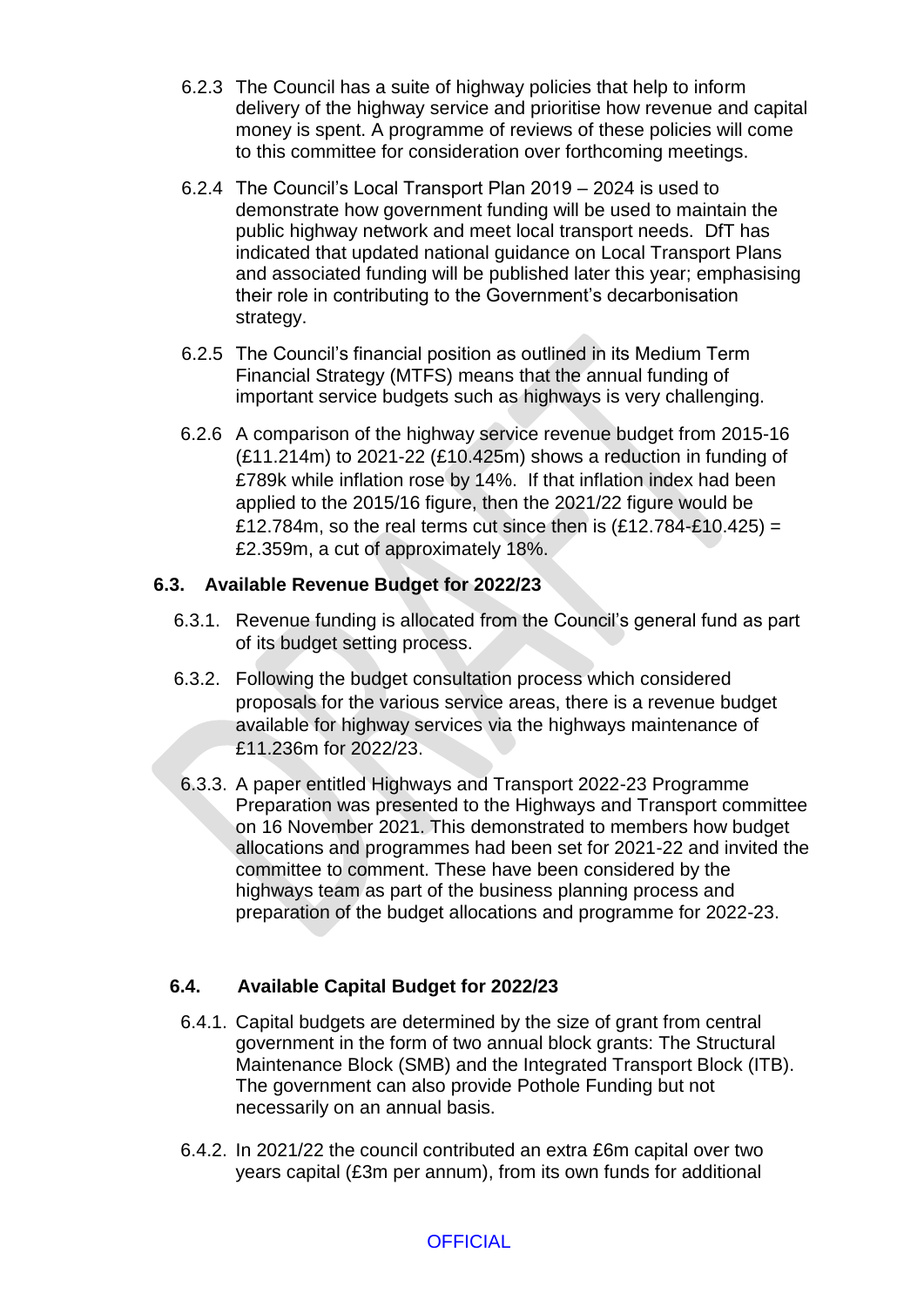structural maintenance of the network to help contribute to its priority for a safe and well-maintained network. In 2022/23 the council has approved a further £4m budget from its own funds for the programme to managing and maintaining highways.

6.4.3. The total capital funding available for 2022/23 is therefore shown in the table below:

| <b>Funding</b><br><sup>*</sup> Indicative pending announcements from funding bodies<br>at time of publishing Committee paper) | Government<br>- Department<br>for Transport | Council<br>Investment | <b>Total</b><br><b>Budget</b> |
|-------------------------------------------------------------------------------------------------------------------------------|---------------------------------------------|-----------------------|-------------------------------|
|                                                                                                                               | (£000)                                      | (£000)                | (6000)                        |
|                                                                                                                               |                                             |                       |                               |
| Local Transport Plan - Integrated Transport Block grant                                                                       | 2,003                                       |                       | 2,003                         |
| Local Transport Plan - Strategic Maintenance Block grant                                                                      | 5,799                                       |                       | 5,799                         |
| <b>Local Transport Plan - Incentive Fund</b>                                                                                  | 1,450                                       |                       | 1,450                         |
| <b>Pothole Fund</b>                                                                                                           | 5,799                                       |                       | 5,799                         |
| <b>Traffic Signal Maintenance Fund</b>                                                                                        | 500                                         |                       | 500                           |
| <b>Highway Pothole/Challenge Fund (MTFS)</b>                                                                                  |                                             | 3,242                 | 3,242                         |
|                                                                                                                               |                                             |                       |                               |
| <b>Managing and Maintaining Highways Investment</b>                                                                           |                                             | 4,000                 | 4,000                         |
| <b>Traffic Signs and Bollards - LED Replacement</b>                                                                           |                                             | 625                   | 625                           |
| 2022/23 Budget Totals (£000)                                                                                                  | 15,551                                      | 7,867                 | 23,418                        |

### INSERT TABLE SHOWING FUNDING SOURCES when known

*Table 1 – Capital Funding sources for Highway in 2022/23*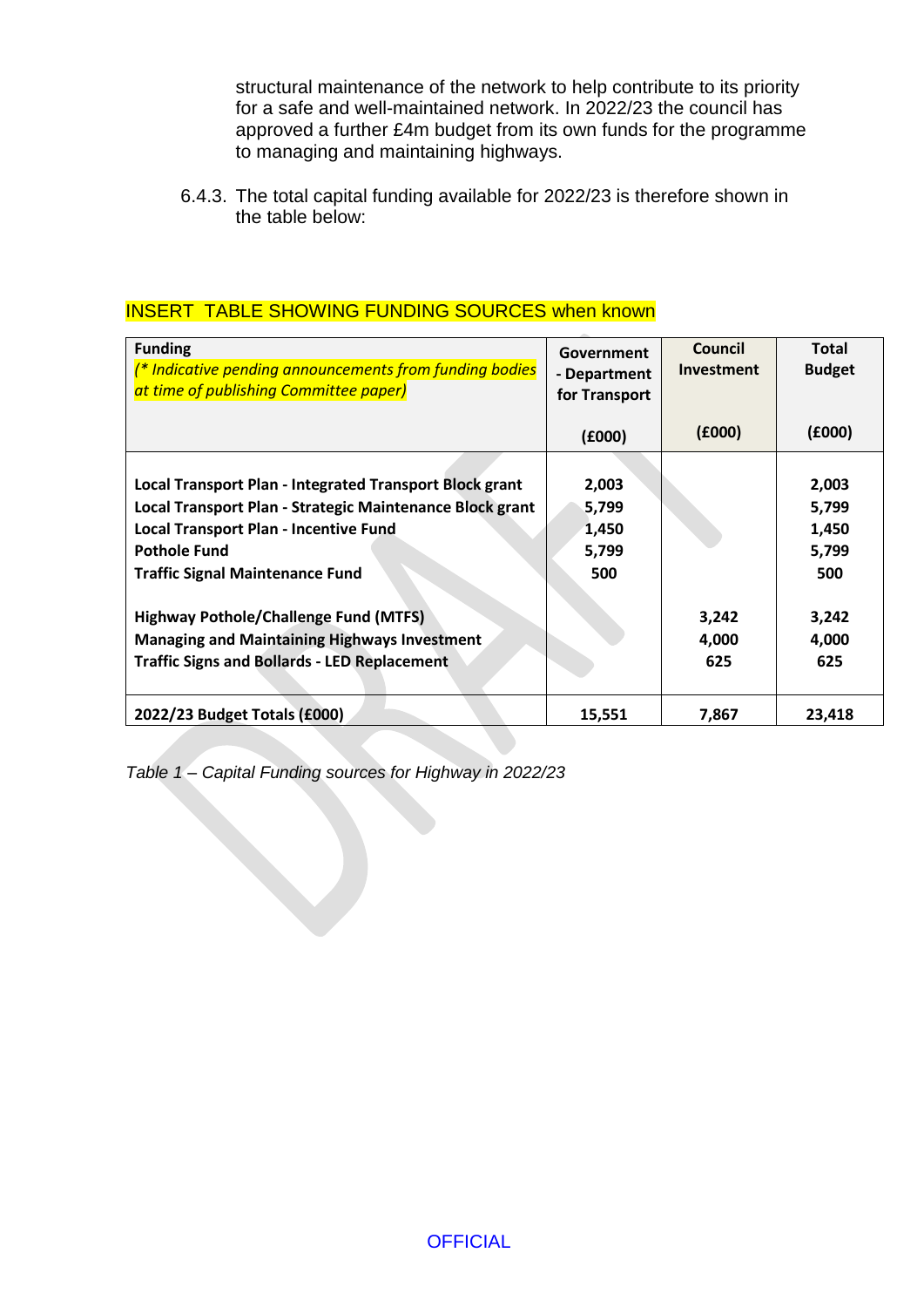# **6.5. Revenue Service Provision**

6.5.1 This table summarises the allocations of revenue budget for highway programmes in 2022/23 and reflects current priorities. These numbers may be subject to some slight amendments subject to final completion of the business planning process.

| <b>Description</b><br><b>Highway Asset</b>                                      |                                                                                                           | <b>Council Revenue Budget</b><br><b>Allocation (£000)</b> |         |
|---------------------------------------------------------------------------------|-----------------------------------------------------------------------------------------------------------|-----------------------------------------------------------|---------|
|                                                                                 |                                                                                                           | 2021-22                                                   | 2022-23 |
| <b>Coordinating Roadworks and other</b><br><b>Activities on the highway</b>     | Managing Council, utility and developer works on the<br>highway.                                          | £587                                                      | £568    |
| Handling enquiries from the public                                              | Answering enquiries from the public, councillors and MPs /<br>Providing information on highway activities | £180                                                      | £183    |
| Inspection of the highway                                                       | Highway inspections / updating digital records / boundary<br>enquiries                                    | £465                                                      | £513    |
| <b>Bridges and Structures</b>                                                   | Inspection / routine small maintenance works                                                              | £250                                                      | £262    |
| Drainage system cleaning and repairs                                            | Gully emptying and drainage system cleansing                                                              | £972                                                      | £1,124  |
| <b>Pothole Repairs</b>                                                          | Repair of carriageway potholes                                                                            | £1,296                                                    | £2,234  |
| <b>Other Road Repairs (including road</b><br>edge failures, damaged paving etc) | Footway repairs and other non-carriageway repairs                                                         |                                                           | £602    |
| <b>Responding to Emergencies</b>                                                | Responding to urgent defects and emergency issues on the<br>network                                       |                                                           | £699    |
| <b>Road Markings Renewals</b>                                                   | Replacement of warn and damaged road markings (to be<br>£12<br>included in capital programme in 2022/23)  |                                                           | £0      |
| <b>Hedge and Trees</b>                                                          | Responding to urgent tree works / hedge cutting                                                           | £342                                                      | £689    |
| <b>Grass Cutting and Weed treatment</b>                                         | Cutting of grass verges and weed treatment                                                                |                                                           | £813    |
| <b>Fencing &amp; Wall Repairs</b>                                               | Repair of drystone walls and fences (to be included in capital<br>programme in 2022/23)                   |                                                           | £0      |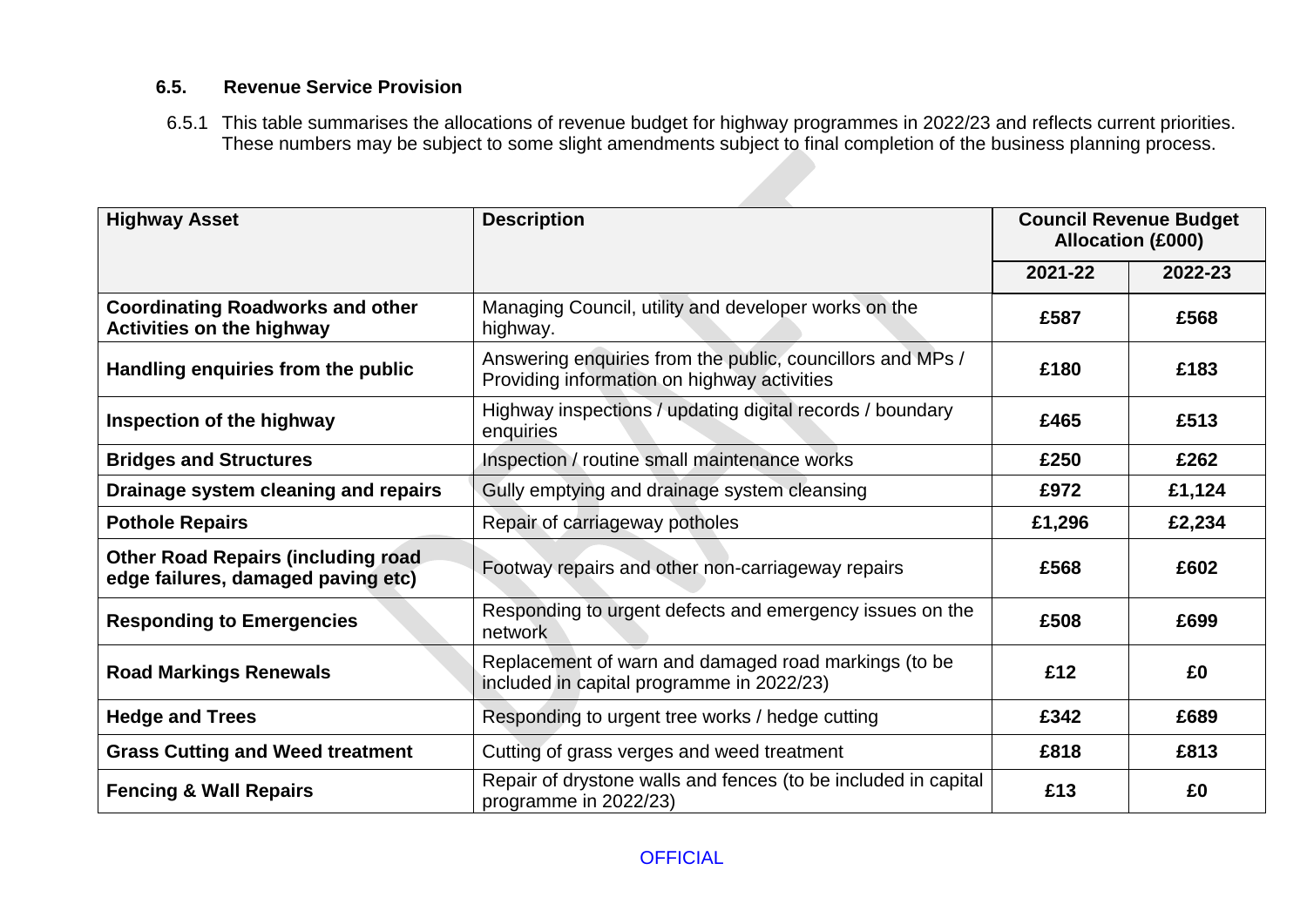| <b>Highway Asset</b>                                                                                                                                | <b>Description</b>                                                                                    | <b>Council Revenue Budget</b><br><b>Allocation (£000)</b> |         |
|-----------------------------------------------------------------------------------------------------------------------------------------------------|-------------------------------------------------------------------------------------------------------|-----------------------------------------------------------|---------|
|                                                                                                                                                     |                                                                                                       | 2021-22                                                   | 2022-23 |
| <b>Road Signs Cleaning and Repairs</b>                                                                                                              | Cleansing, straightening and repair of road signs (to be<br>included in capital programme in 2022/23) | £13                                                       | £0      |
| Winter Service (including gritting and<br>snow clearance)                                                                                           | Gritting of roads and provision of grit bins<br>£2,027                                                |                                                           | £2,026  |
| <b>Street Lighting</b>                                                                                                                              | Repair of street light and cable faults / structural and<br>electrical testing                        | £560                                                      | £580    |
| <b>Traffic Signals</b>                                                                                                                              | Repair of traffic signals and electronic signs                                                        | £312                                                      | £319    |
| <b>Traffic and Road Safety (including</b><br>education to schools)                                                                                  | Design of road safety schemes/provision of road safety<br>education to schools                        | £242                                                      | £312    |
| Addressing statutory duties as the Lead Local Flood<br><b>Managing Flood Risk</b><br>Authority including planning applications and flooding issues. |                                                                                                       | £271                                                      | £312    |
|                                                                                                                                                     |                                                                                                       |                                                           |         |
| <b>Overall Revenue Allocation (£000)</b><br>£9,436                                                                                                  |                                                                                                       |                                                           | £11,236 |

*Table 2 Allocation of Revenue Budget across Routine/Reactive Core Highway Service programmes*

The increase from the 2021/2022 budget figure of £9.436m to £11.236m in 2022/23 in the table above is because of the forecast estimated increase in income from fees and charges to third parties in relation to their use of the highway network. Also, the repayment of the Salix loan which was used to convert all street lights to LED is now complete, so the annual revenue used to make that repayment (approx. £1.2m) has been returned to the highways base budget.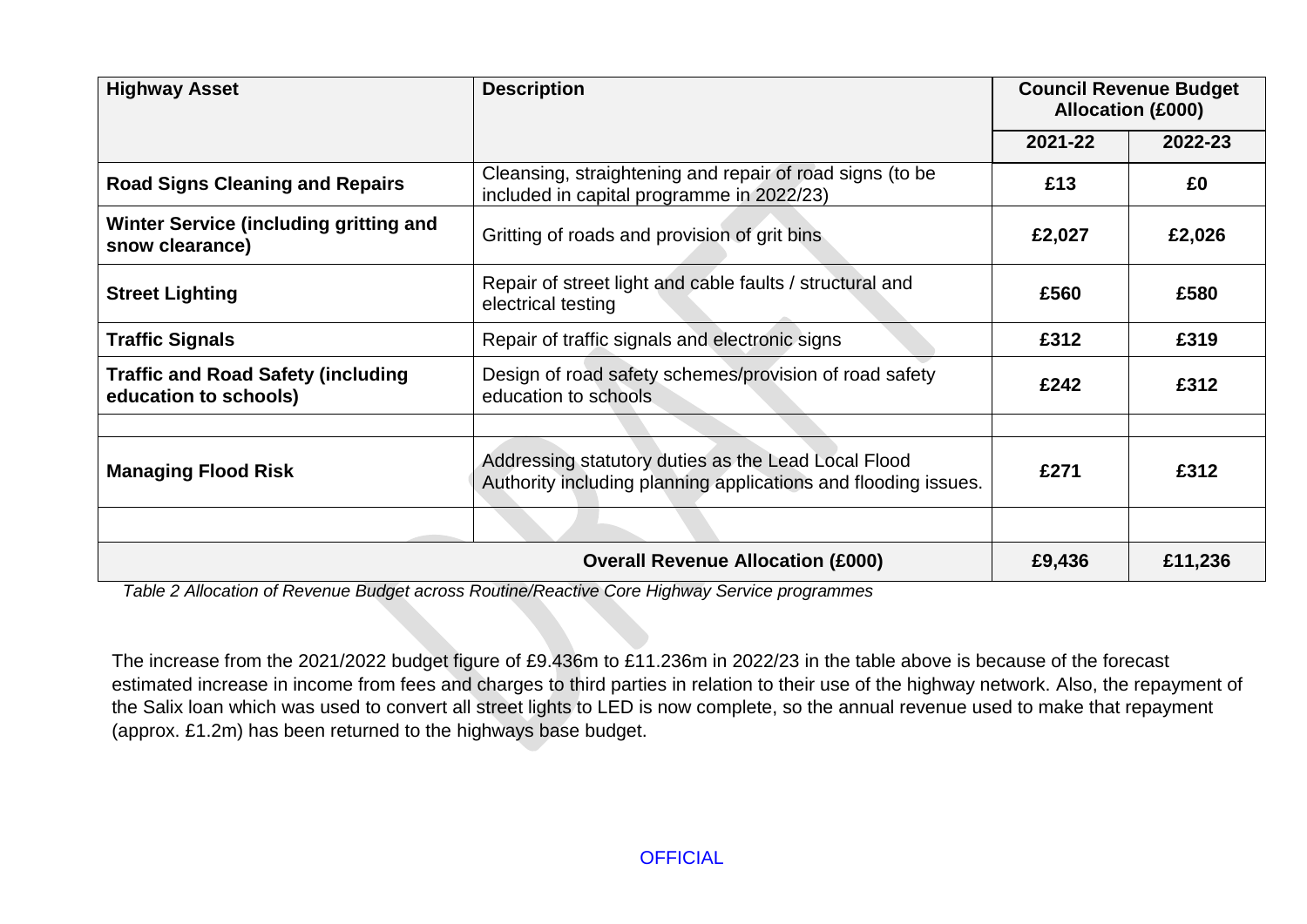### **6.6. Capital programme**

#### 6.6.1 Annual Block Grants

- 6.6.1.1. The table below summarises the allocations of capital budget to highway and transport programmes in 2022/23. As with the revenue allocation and programmes, member views have been considered in preparing the allocation across programmes.
- 6.6.1.2. As described in 6.4.1 capital funding comes from two central government block grants; the Structural Maintenance Block (SMB) intended for capital maintenance of highways and structures and the Integrated Transport Block (ITB) for other capital transport programmes. The table indicates the allocation of the grant for each programme:
- 6.6.1.3. As in previous years, members will receive the detailed work programmes (ie locations) across the borough as soon as they are available.

| <b>Integrated Transport and</b><br><b>Highways Maintenance - Core</b><br><b>Budget Allocations</b> | <b>Projects and Programmes</b>                                                                                                                                                                                                                     | How are the Projects and<br><b>Programmes Determined?</b> | <b>Allocations (£000)</b> | <b>LTP Block Grants Funding</b> |
|----------------------------------------------------------------------------------------------------|----------------------------------------------------------------------------------------------------------------------------------------------------------------------------------------------------------------------------------------------------|-----------------------------------------------------------|---------------------------|---------------------------------|
|                                                                                                    |                                                                                                                                                                                                                                                    |                                                           | 2021-22                   | 2022-23                         |
| <b>Infrastructure &amp; Transport</b><br><b>Policy and Scheme</b><br><b>Development</b>            | • Town Studies<br>• Transport Strategies<br>- Crewe Transport Access Study<br><b>Macclesfield Transport Access</b><br>$\sim$<br>Study<br>. Infrastructure scheme feasibility<br>and development work<br>• Levelling Up fund bid - match<br>funding | Application of criteria to best<br>deliver Council policy | 525                       | 525                             |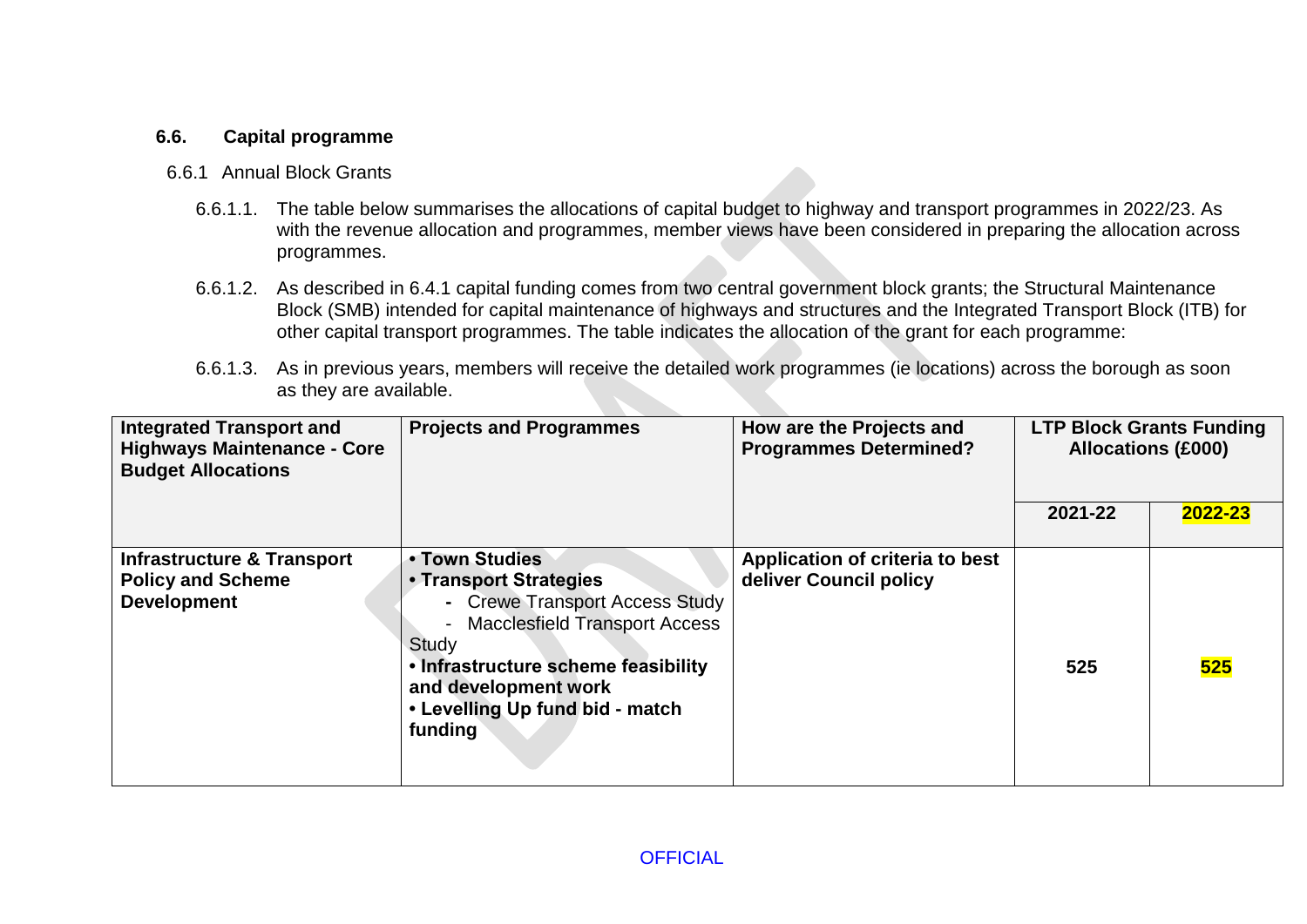| <b>Integrated Transport and</b><br><b>Highways Maintenance - Core</b><br><b>Budget Allocations</b> | <b>Projects and Programmes</b>                                                                                                                                                                                                                               | How are the Projects and<br><b>Programmes Determined?</b>                                                                                                                                                       |         | <b>LTP Block Grants Funding</b><br><b>Allocations (£000)</b> |
|----------------------------------------------------------------------------------------------------|--------------------------------------------------------------------------------------------------------------------------------------------------------------------------------------------------------------------------------------------------------------|-----------------------------------------------------------------------------------------------------------------------------------------------------------------------------------------------------------------|---------|--------------------------------------------------------------|
|                                                                                                    |                                                                                                                                                                                                                                                              |                                                                                                                                                                                                                 | 2021-22 | 2022-23                                                      |
| <b>Local Highway Measures</b>                                                                      | • Ward Member highway<br>improvement budget                                                                                                                                                                                                                  | Member determined based on<br>ward priorities                                                                                                                                                                   | 350     | <b>350</b>                                                   |
|                                                                                                    | • Minor Works Programme<br>- Traffic management measures<br>- Traffic Regulations Orders<br>- Pedestrian access<br><i>improvements</i><br>- Vehicles passing bays etc                                                                                        | Officer determined based on<br>assessment and prioritisation<br>to deliver policy objectives                                                                                                                    | 347     | <b>290</b>                                                   |
| <b>Sustainable Transport</b><br><b>Enhancement Programme</b><br>(STEP)                             | • Active travel investment<br>• Public transport investment<br>• Sustainable Modes of Transport<br>to Schools (SMOTs)<br>. Public Rights of Way and<br><b>Countryside Access Improvements</b><br><b>• Boulderstones Bridge Match</b><br>funding contribution | <b>Schemes are prioritised</b><br>against the objectives of the<br><b>Local Transport Plan,</b><br><b>Sustainable Modes of</b><br><b>Transport to Schools</b><br>(SMOTS) objectives etc to<br>deliver on policy | 895     | 752                                                          |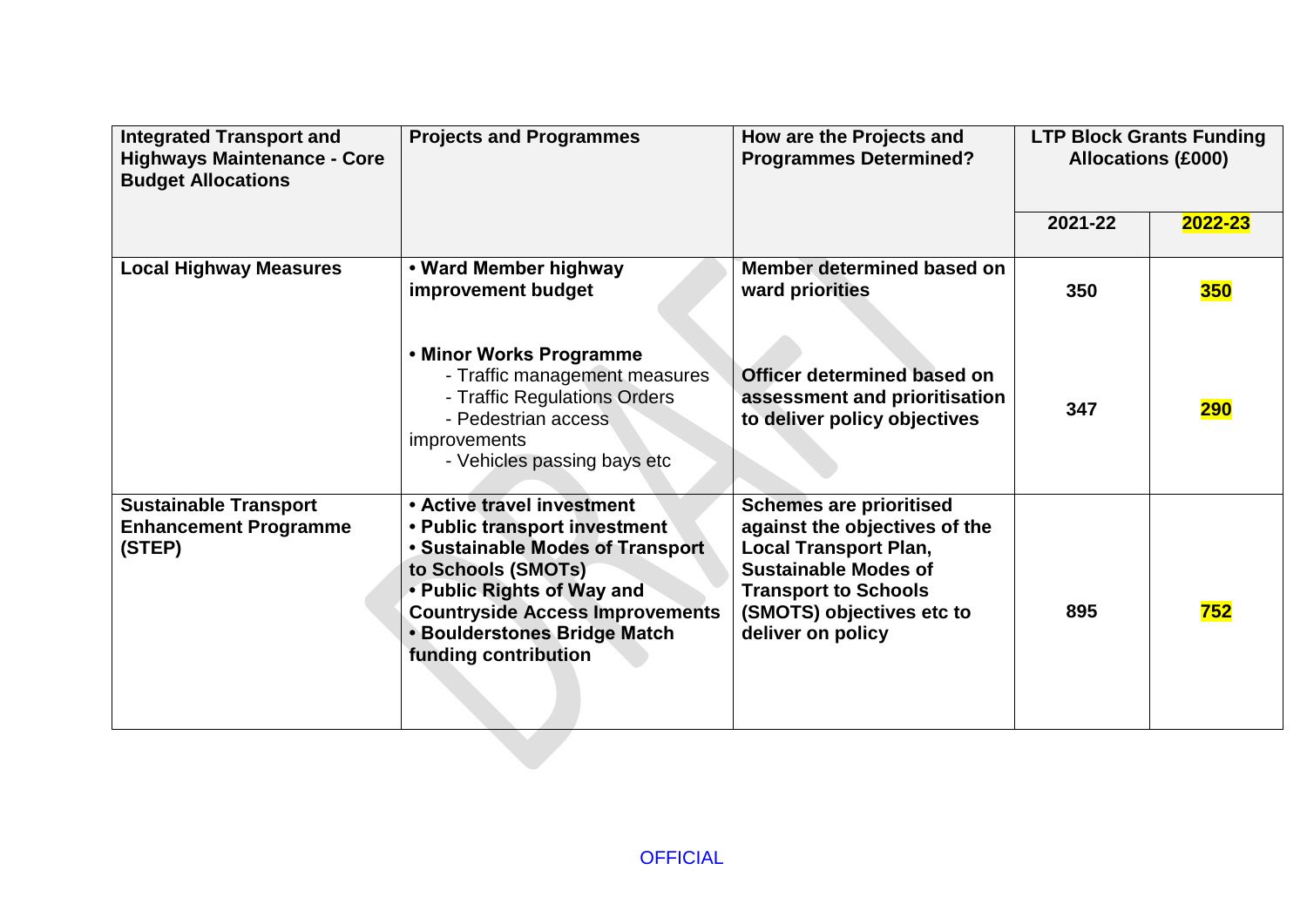| <b>Integrated Transport and</b><br><b>Highways Maintenance - Core</b><br><b>Budget Allocations</b> | <b>Projects and Programmes</b>                                                                                                                                                                                                                                                                                                                               | How are the Projects and<br><b>Programmes Determined?</b>                                                                                                                                                               |         | <b>LTP Block Grants Funding</b><br><b>Allocations (£000)</b> |
|----------------------------------------------------------------------------------------------------|--------------------------------------------------------------------------------------------------------------------------------------------------------------------------------------------------------------------------------------------------------------------------------------------------------------------------------------------------------------|-------------------------------------------------------------------------------------------------------------------------------------------------------------------------------------------------------------------------|---------|--------------------------------------------------------------|
|                                                                                                    |                                                                                                                                                                                                                                                                                                                                                              |                                                                                                                                                                                                                         | 2021-22 | 2022-23                                                      |
| <b>Road Safety Investment</b>                                                                      | • Local Safety Schemes - cluster<br>analysis to target killed/seriously<br>injured traffic collision sites<br>. Minor Safety Schemes - proactive<br>programme to developing issues<br>raised by Police<br>• Vulnerable road user Schemes -<br>cluster analysis focusing on sites<br>VRU injury collision sites<br>• Road safety camera site related<br>works | <b>Application of analysis of</b><br>police Stats19 road traffic<br>injury collision data to<br>determine work programme<br>that helps reduce number of<br>killed and seriously injured<br>on the roads in the borough. | 320     | 245                                                          |
| <b>Programme Management</b>                                                                        | . Highway Client team programme<br>management                                                                                                                                                                                                                                                                                                                | Amount of work delivered by<br>the highway client team that<br>is chargeable to capital in<br>accordance with local<br>government financial rules.                                                                      | 200     | 200                                                          |
|                                                                                                    |                                                                                                                                                                                                                                                                                                                                                              |                                                                                                                                                                                                                         |         |                                                              |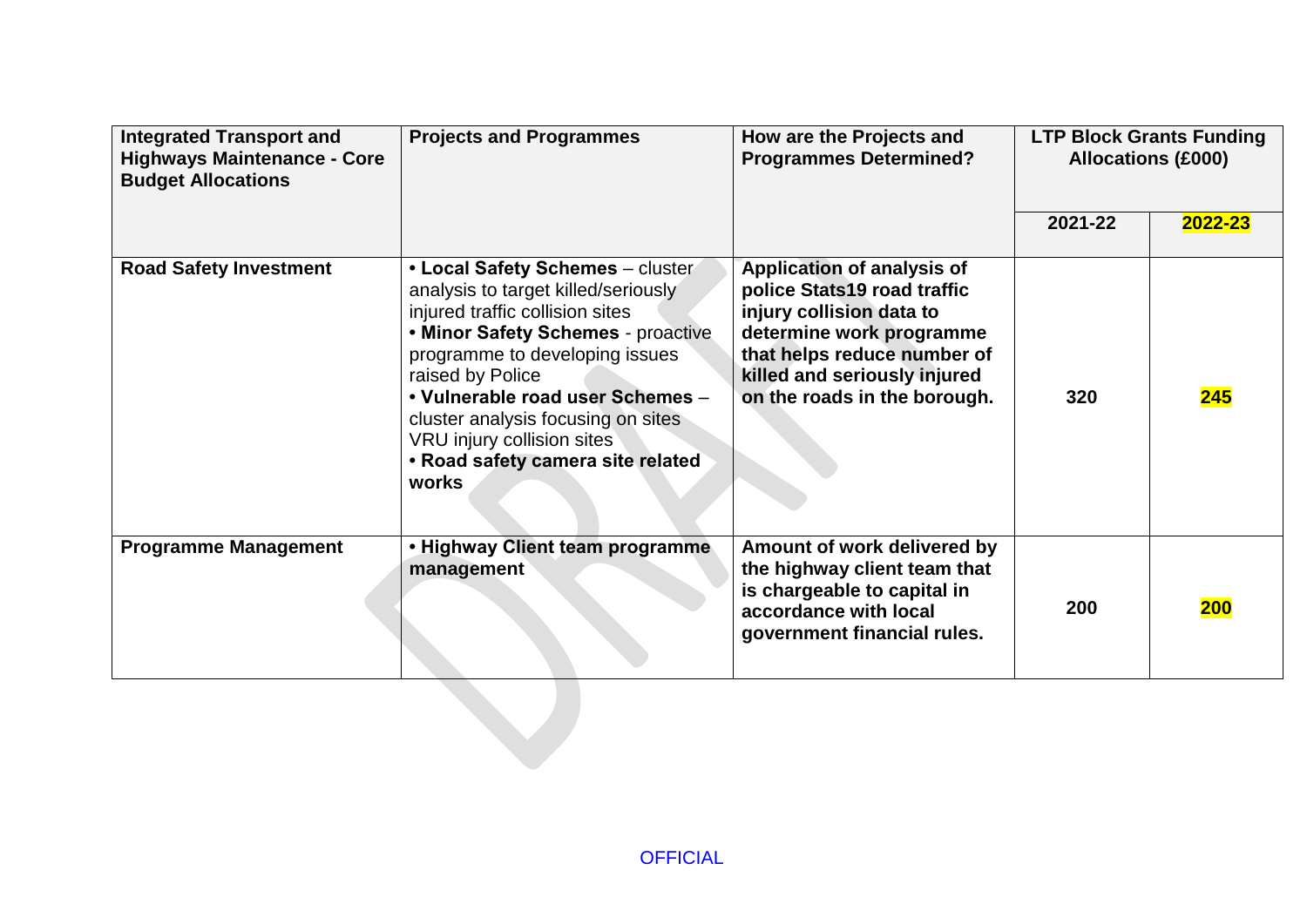| <b>Integrated Transport and</b><br><b>Highways Maintenance - Core</b><br><b>Budget Allocations</b> | <b>Projects and Programmes</b>                                                                                                                                                                    | How are the Projects and<br><b>Programmes Determined?</b>                                                      |         | <b>LTP Block Grants Funding</b><br><b>Allocations (£000)</b> |
|----------------------------------------------------------------------------------------------------|---------------------------------------------------------------------------------------------------------------------------------------------------------------------------------------------------|----------------------------------------------------------------------------------------------------------------|---------|--------------------------------------------------------------|
|                                                                                                    |                                                                                                                                                                                                   |                                                                                                                | 2021-22 | 2022-23                                                      |
| <b>Highway Asset Investment</b>                                                                    | • Carriageway Repairs<br>• Footway Repairs<br>• Drainage Improvements<br>• Bridges & Structures<br>• Street Lighting<br>• Traffic Signals<br>• Road markings<br>• Road Signs<br>• Safety Barriers | <b>Evidence led asset</b><br>management approach using<br>established scoring matrices<br>to prioritise works. | 6,615   | 6,890                                                        |
|                                                                                                    |                                                                                                                                                                                                   | <b>Overall LTP Allocation</b>                                                                                  | 9,252   | 9,252                                                        |

*Table 3 Allocation of Department for Transport Local Transport Plan annual block grants across highway programmes*

#### 6.6.2 Pothole Fund

- 6.6.2.1 The table below summarises the funding provided by central government to help the council address road condition in 2022/23 and how the highway service is using it to repair roads in the Borough.
- 6.6.2.2 The actual level of government funding available this year is to give context only as the situation for 2022/23 is not yet known. Unlike the ITB and SMB grants the government's funding for potholes is not an annual grant although the experience in recent years is that the DfT have made a Pothole Fund available each year. The size of the fund varies significantly with Cheshire East allocations ranging from £0.500M to the high in 2021/22 of £5.799M.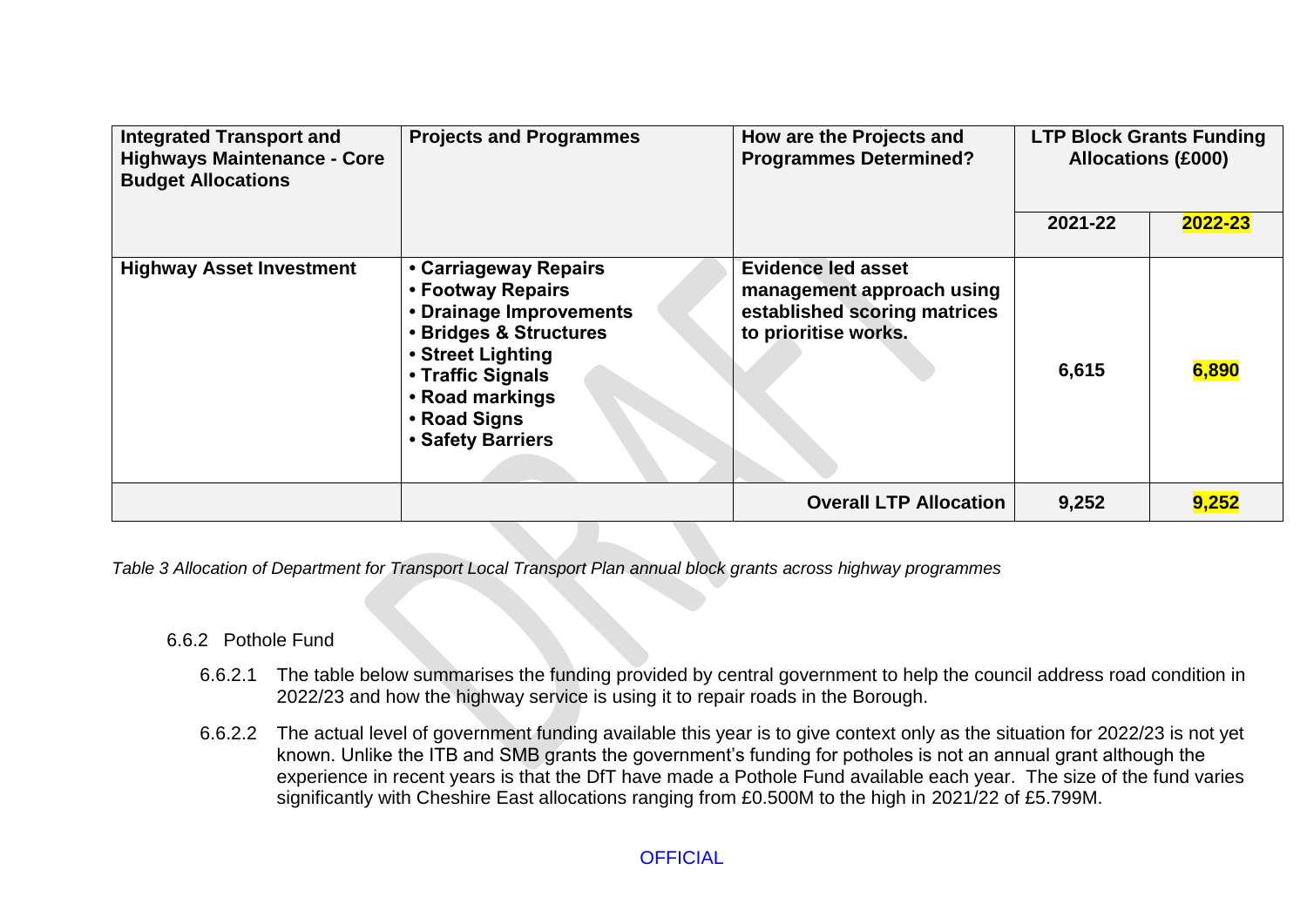| <b>DfT Pothole Fund</b><br>How is the Programme<br>Programme<br>Determined? | <b>DfT Pothole Fund Allocation</b><br>(£000) |                                                                                                                |         |         |
|-----------------------------------------------------------------------------|----------------------------------------------|----------------------------------------------------------------------------------------------------------------|---------|---------|
|                                                                             |                                              |                                                                                                                | 2021/22 | 2022/23 |
| <b>Highway Asset Investment</b>                                             | • Road repairs                               | <b>Evidence led asset</b><br>management approach<br>using established scoring<br>matrices to prioritise works. | 5,799   | 5,799   |
|                                                                             |                                              | <b>Overall Allocation</b>                                                                                      | 5,799   | 5,799   |

*Table 4 Allocation of Department for Transport Pothole Fund in 2022/23*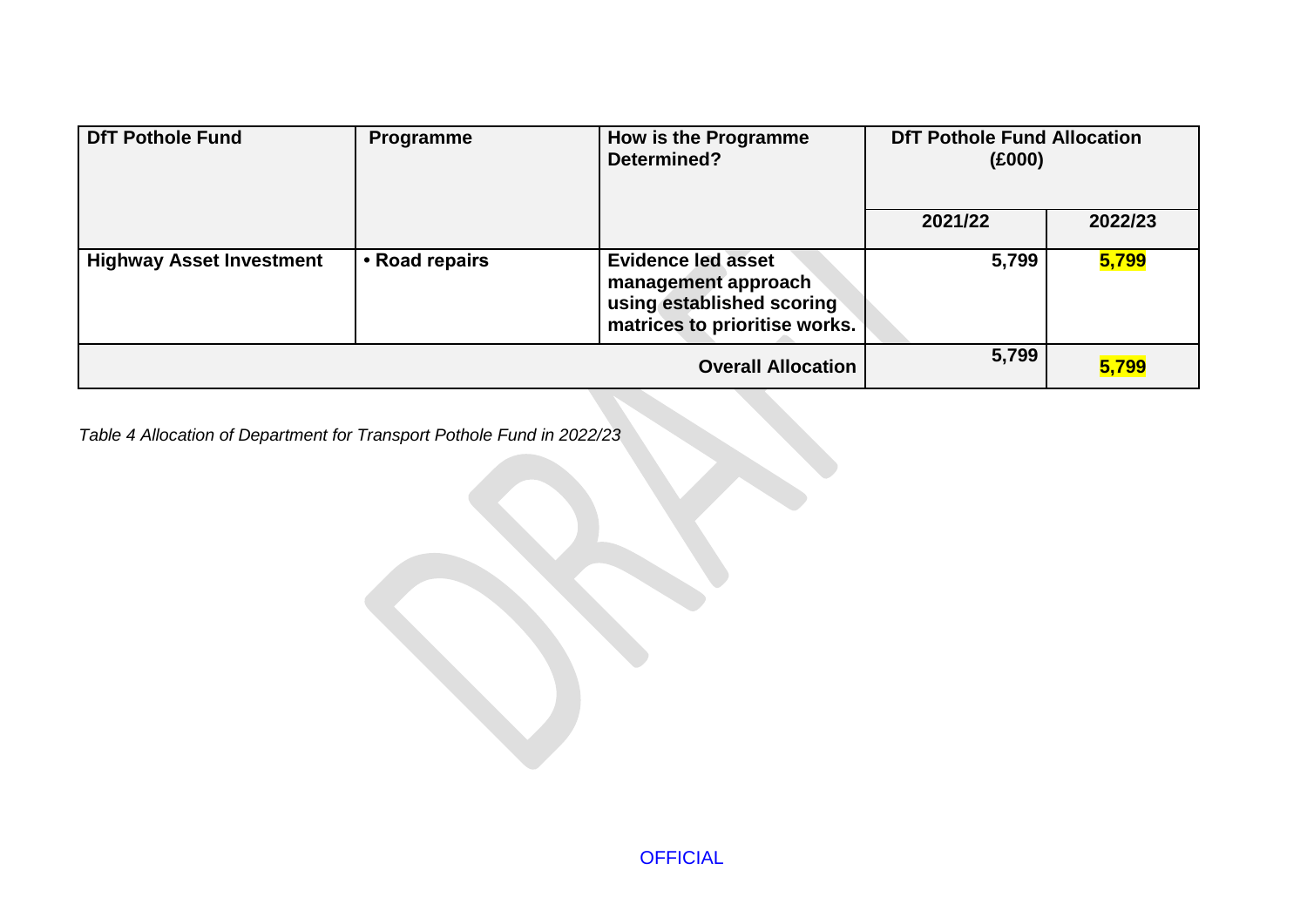### 6.6.3 Additional Council Capital Investment

6.6.3.1 The draft capital programme for the £7.242m Council investment funded activities below summarises the percentage allocations: (Update when MTFS funding confirmed)

| <b>Council Capital Investment -</b><br><b>Budget Allocation</b> | <b>Programmes</b>                                                                                                                                        | How are the Projects and<br><b>Programmes Determined?</b>                                                                          | <b>LTP Block Grants Funding</b><br><b>Allocations (£000)</b> |                                          |
|-----------------------------------------------------------------|----------------------------------------------------------------------------------------------------------------------------------------------------------|------------------------------------------------------------------------------------------------------------------------------------|--------------------------------------------------------------|------------------------------------------|
|                                                                 |                                                                                                                                                          |                                                                                                                                    | 2021-22                                                      | 2022-23                                  |
| <b>Highway Asset Investment</b>                                 | • Drainage Improvements<br>• Bridges & Structures<br>• Street Lighting<br>• Road Marking Replacement<br>• Road Repairs<br>• Level 3 Footway Improvements | <b>Highway Asset management</b><br>led approach using<br>established Council asset led<br>scoring matrices to prioritise<br>works. | 1,200<br>1,400<br>400                                        | 1,200<br>1,000<br>400<br>100<br>4,000542 |
|                                                                 |                                                                                                                                                          | <b>Overall Council Allocation</b>                                                                                                  | 3,000                                                        | 7,242                                    |

*Table 5 Allocation of Additional Council Capital Investment across key highway programmes in 2022/23*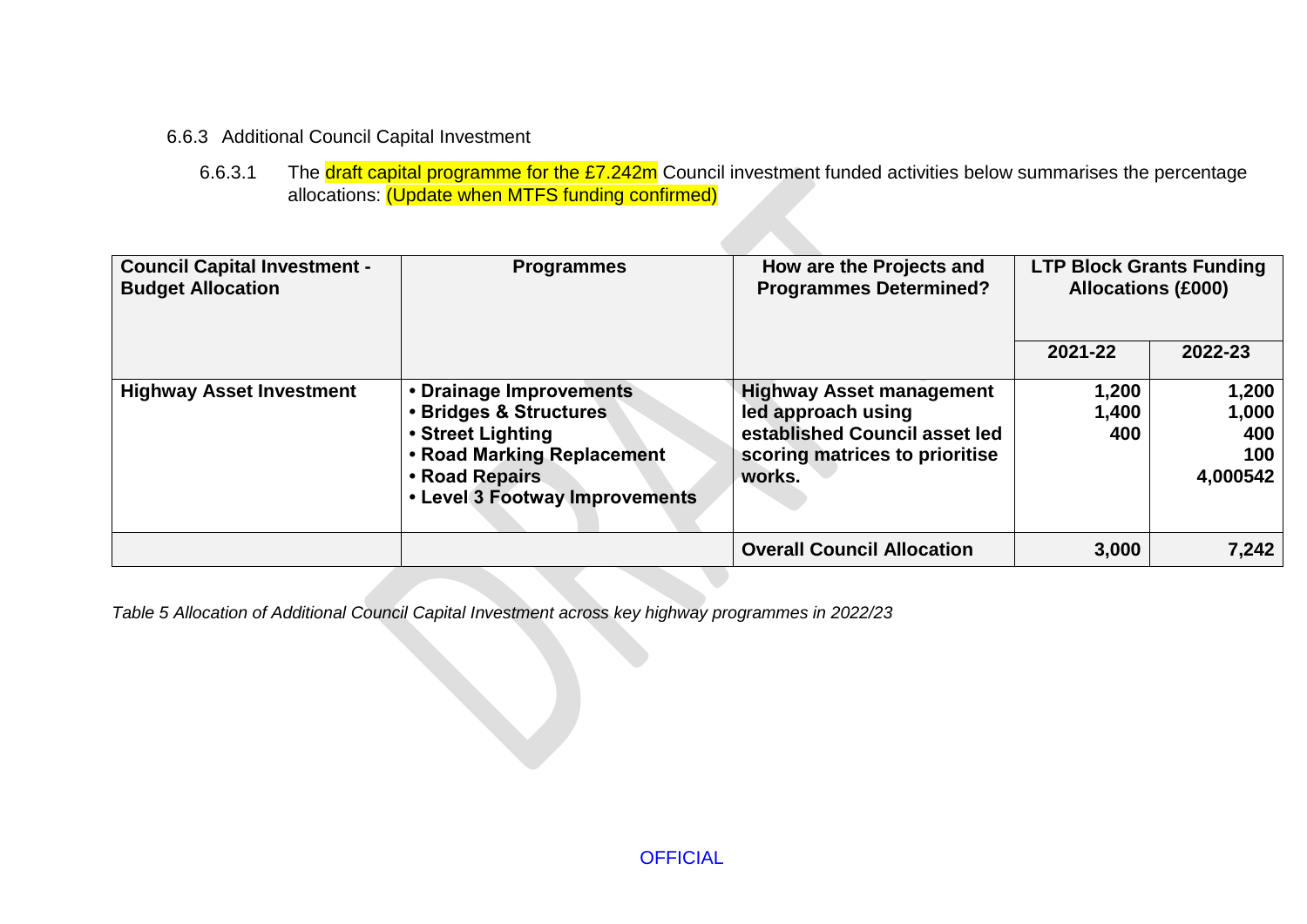- 6.6.4 Notes on funding Tables:
	- Sufficient capital funding for the highway network from all sources is essential to provide a safe and well maintained highway network through long term planned investment. The level of capital funding is not sufficient to maintain steady state and we remain in a situation of managed decline. This has an adverse impact on the revenue funded service as this results in higher number of defects requiring a greater proportion of the available revenue budget to deliver reactive repairs to keep the highway safe, but which score lower in terms of value for money.
	- Between 2015-2021 the Government provided a six year funding commitment for the Local transport Plan block grants which resulted in the annual grants received remaining unchanged throughout. When construction inflation was applied this resulted in a £1.6million cut in funding in real terms. Inflationary pressures on budgets remains a significant challenge post Covid with supply issues and staff shortages driving up material prices and employment costs.

# **6.7. Next Steps in Business Planning**

- 6.7.1 The process of highway service business planning for the next financial year with ethe Council's contractor began in October 2021 and is now complete in readiness for the new financial year in April.
- 6.7.2 In the early stages of the business planning process indicative funding, typically based on the revenue and capital allocations available in the current financial year are used. These are replaced by the actual budgets when finalised. Typically, these aren't available until February when central government announces the details of its road funding paper allocations to local authorities and full Council meets to finalise the MTFS.
- 6.7.3 The funding allocations in this report have been used to complete the business planning process with the Council's contractor.

# **7. Consultation and Engagement**

- **7.1.** The overall highways capital and revenue budgets have been set following the Council's budget consultation process. This included a report to this committee on 13 January 2022 on the Medium-Term Financial Strategy for 2022/23 – 2025/26. As part of the consultation process the committee was asked to provide comments and feedback to the Corporate Policy Committee on proposals related to the responsibilities of the committee.
- **7.2.** Corporate Policy committee, at its meeting on 10 February, considered the feedback and made recommendations to the Council (considered at its 24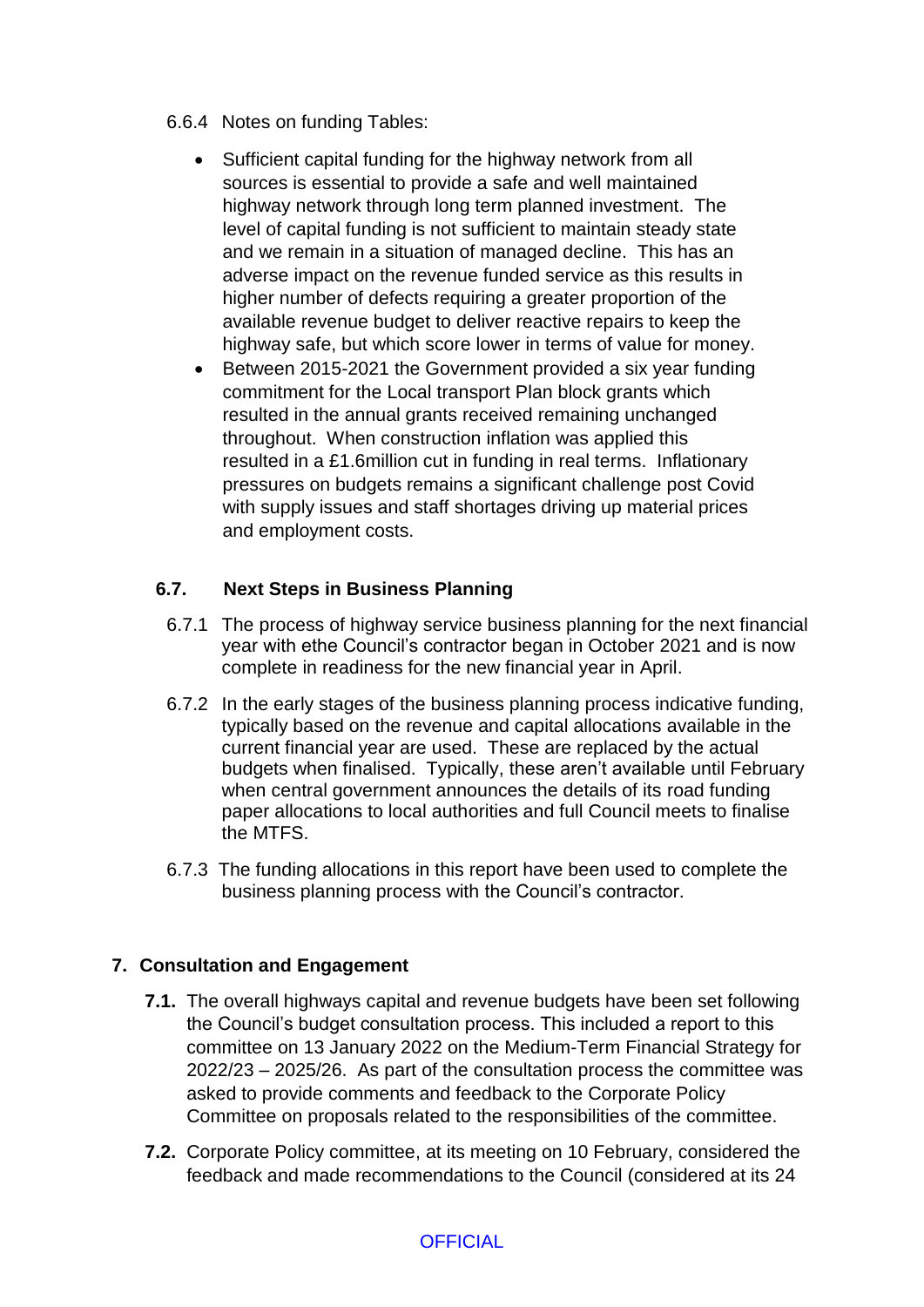February meeting) on the budget proposals contained in the final Medium Term Financial Strategy for 2022/23 – 2025/26.

**7.3.** Alongside the Council's overall budget consultation process, a 2022-23 Programme Preparation report was presented to the Highways and Transport committee on 16 November 2021. This demonstrated to members how budget allocations and programmes had been set for 2021- 22 and invited them to share their views on the coming year's detailed programme and funding. These have been considered by the highway team as part of the business planning process and the preparation of final detailed budget allocations and programme for 2022-23.

#### **8 Implications**

#### **8.1 Legal**

- *8.1.1* The purpose of the report is to provide an overview of the intended expenditure under various budget lines.
- 8.1.2 Any financial expenditure should be in compliance with the Budget and Policy Framework, and the Finance Procedure rules as set out in the Constitution Chapter 3 part 3 and part 4.8.1.3

#### **8.2 Finance**

- 8.2.1 No direct financial implications arise from this report. The revenue and capital programmes utilise, and will be managed within, the available budgets provided by the Council and central government for 2022/23.
- 8.2.2 The recommended allocations proposed are designed to make best use of the available budgets to maintain and invest in the highway and transport network to meet Council objectives.

# **8.3 Policy**

8.3.1 National and local policy context is covered in section 5.

# **8.4 Equality**

8.4.1 An Equality Impact Assessment is undertaken for the delivery of schemes as part of the process to design and deliver them in line with the Council's current policy and practise and takes account of the needs of all residents and users of the public highway.

#### **8.5 Human Resources**

8.5.1 There are no Human Resource implications

#### **8.6 Risk Management**

8.6.1 The revenue and capital programmes should be treated as indicative as they are always subject to change because of unknown events such as extreme weather and flooding that must be responded and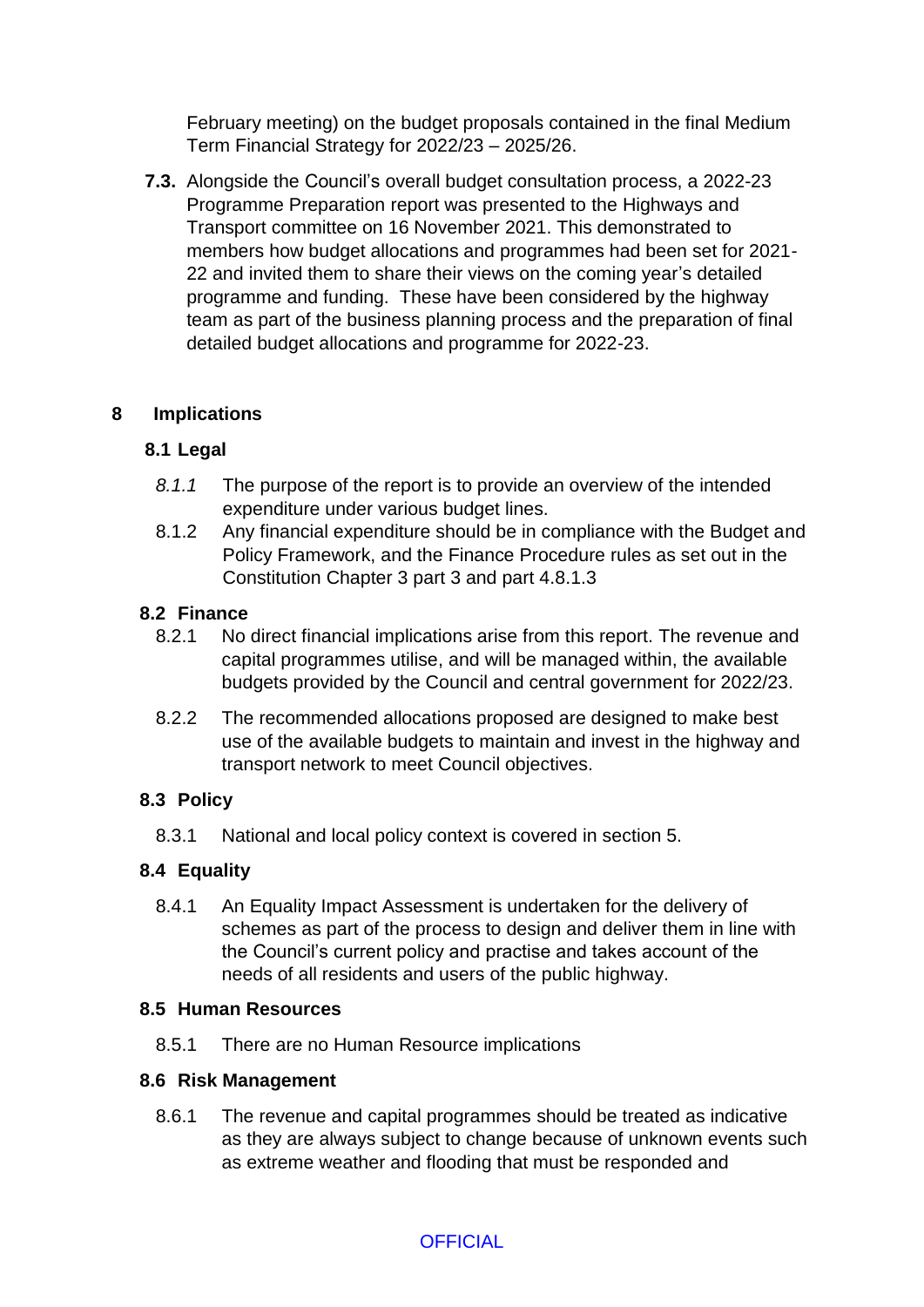recovered from in year. For example, the 2019 floods resulted in £2.5m of funding being reallocated and many programmes were impacted as a result. Such budget adjustments need to be made immediately however, the work and programme consequences would be reported at the next available meeting.

- 8.6.2 The highway network is the Council's largest asset. As such it represents a very large financial and reputational risk if it is not maintained and operated in line with engineering best practice.
- 8.6.3 The provision of day to day highway service and delivery of highway and transport projects has inherent risks, and these will vary for each scheme. The project team for the schemes deliver it in full compliance with the Construction Design Management (CDM) 2015 Regulations. These seek to address and minimise risk from the early stage of design through to completion of construction on site and subsequent whole life maintenance requirements.
- 8.6.4 The provision of the highway service and delivery of highway and transport schemes requires good project management which includes the development of a Contract wide and scheme specific risk registers. These are monitored and updated as risks are identified and mitigated to minimise their impact on the safe and efficient delivery of services and schemes. All risks have assigned owners who are responsible for mitigating and managing them.

#### **8.7 Rural Communities**

8.7.1 The Programme is designed to provide a consistent level of routine and reactive highway service boroughwide and prioritises capital investment in highway maintenance and transport in line with the asset management strategy and Local Transport Plan for the benefit of all residents.

#### **8.8 Children and Young People/Cared for Children**

8.8.1 There are no direct implications for children and young people.

#### **8.9 Public Health**

- 8.9.1 Providing a safe highway network that promotes active travel is a key aim of the Council. Road safety activities that reduce traffic speed and volume can prevent injuries as well as a wider impact on health by encouraging active travel.
- 8.9.2 Investment in the highway asset to maintain condition, improve access and invest in active travel and public transport helps encourage healthier lifestyles and support modal shift to more sustainable modes of transport.
- 8.9.3 There is a strong evidence base to support improved wellbeing, and physical health through increased physical activity via improved access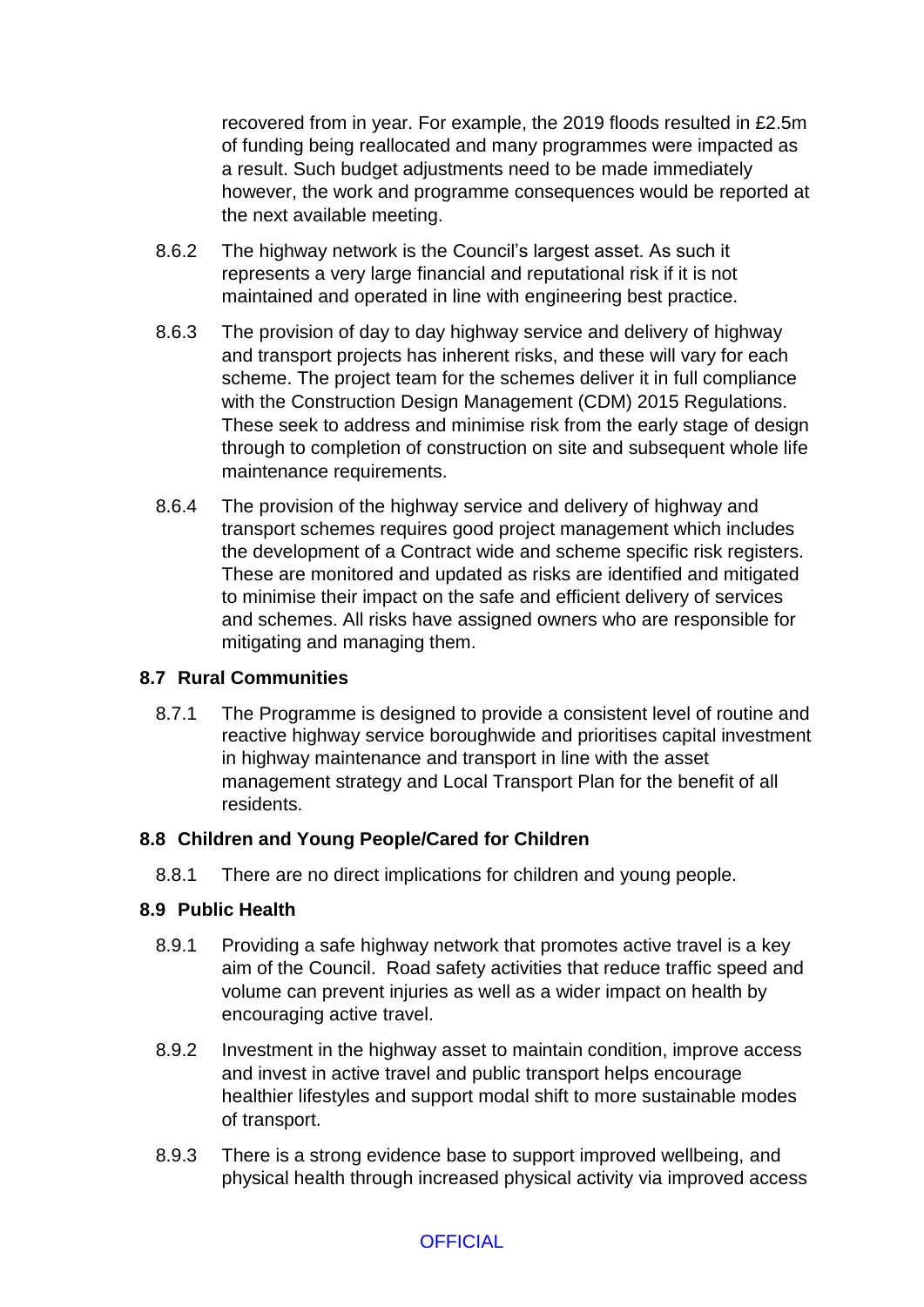to green open spaces. The annual work programme helps deliver the council's Local Transport Plan strategy objectives which support the maintenance and improvement of the Public Rights of Way network and facilitate Countryside Access Improvements where appropriate.

- 8.9.4 Targeted developments in areas with higher levels of deprivation also aim to reduce health inequalities. For example, improved transport networks, and sustainable travel impacts on ability to access employment, education, training, increased social connectivity and reducing social isolation, supporting the wider determinants of health.
- 8.9.5 The annual highway capital programme includes funding for works that can help to improve air quality and therefore associated respiratory health improvements.
- 8.9.6 All of the services and works described within this report are delivered through the council's Highway Service Contract with integrated service provider Ringway Jacobs. This contract includes a number of Social Value outcomes which impact on the wider determinants of health and aim to reduce health inequalities.

#### **8.10Climate Change**

- 8.10.1 The highway service is playing its part in working to help deliver the Council's net zero carbon by 2025. It's key contribution to the work of the Council's Carbon group is twofold. The first is through the fleet implementation plan which is working with key services to introduce low carbon vehicles to replace traditional diesel or petrol powered, cars, vans and HGVs where practicable. The highway service has introduced small electric vans and consideration is being given to this for other vehicles within the fleet. To support this move, electric charging points have been installed in the highway depots. Where diesel/petrol vehicles are still necessary those operated are to the latest environmental standards. The second is the investment into converting all lit highway signs and bollards to low (LED) or no energy (solar) power. The two year programme is underway and due for completion in March 2023.
- 8.10.2 Low carbon considerations are a high priority when planning programmes of work to maintain/improve highway assets. Where possible, materials and products with lower carbon footprint are selected, electric plant and equipment used, and recycling maximised on each site. Collaboration with teams and other services to make best use of a site is also planned to make best used of the location and resources required.
- 8.10.3 Good management of works on the highway through the Council's permit system also plays a key role as it coordinates the keeping demands of developers, utilities and the council's highway service works on the highway. This reduces the impact to traffic travelling on